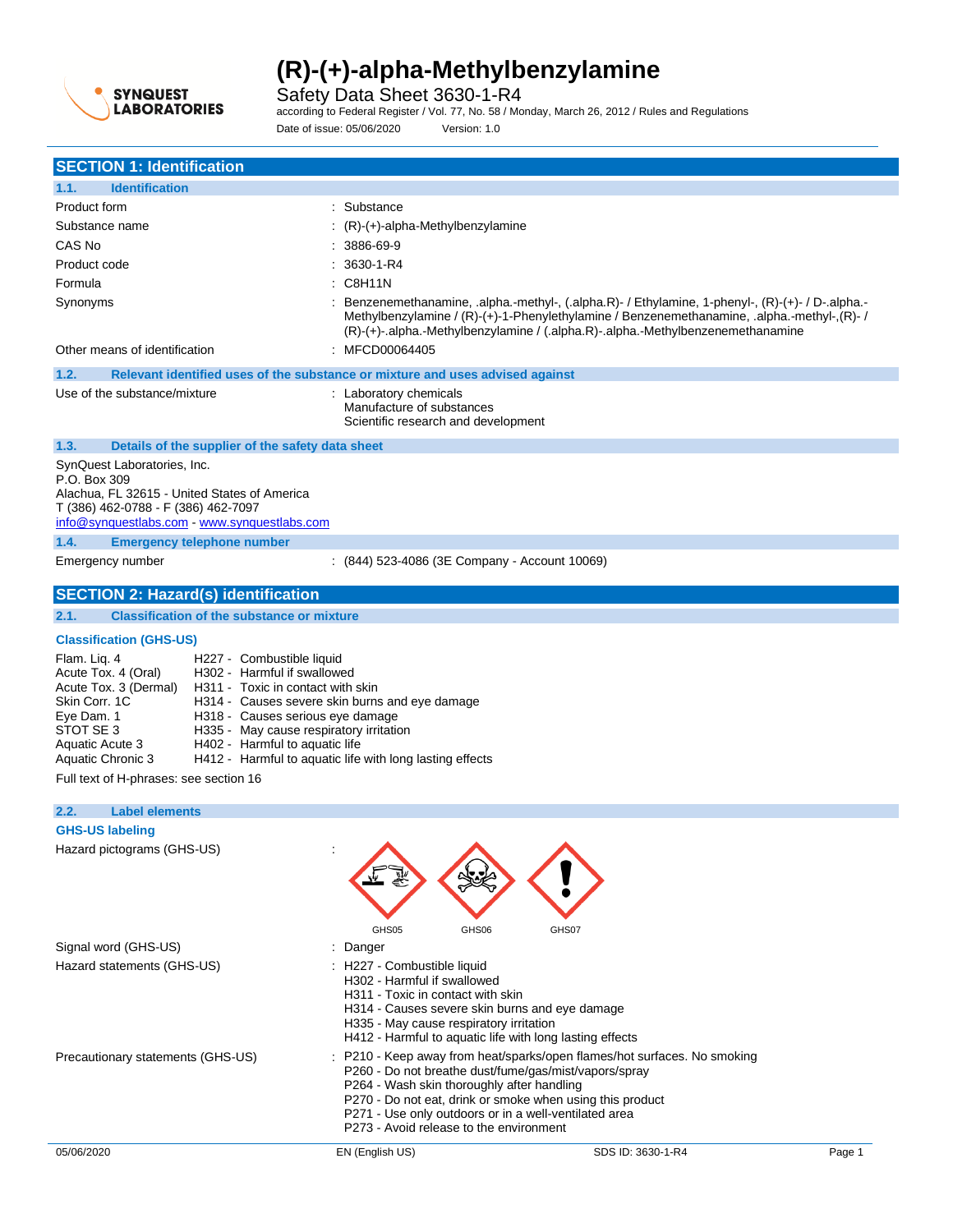Safety Data Sheet

according to Federal Register / Vol. 77, No. 58 / Monday, March 26, 2012 / Rules and Regulations

|  | P280 - Wear protective gloves/protective clothing/eye protection/face protection                |  |
|--|-------------------------------------------------------------------------------------------------|--|
|  | P301+P312 - If swallowed: Call a POISON CENTER or doctor/ physician if you feel unwell          |  |
|  | P301+P330+P331 - If swallowed: rinse mouth. Do NOT induce vomiting                              |  |
|  | P302+P352 - If on skin: Wash with plenty of soap and water                                      |  |
|  | P303+P361+P353 - If on skin (or hair): Take off immediately all contaminated clothing. Rinse    |  |
|  | skin with water/shower                                                                          |  |
|  | P304+P340 - If inhaled: Remove person to fresh air and keep comfortable for breathing           |  |
|  | P305+P351+P338 - If in eyes: Rinse cautiously with water for several minutes. Remove contact    |  |
|  | lenses, if present and easy to do. Continue rinsing                                             |  |
|  | P310 - Immediately call a POISON CENTER or doctor/ physician                                    |  |
|  | P321 - Specific treatment (see supplemental first aid instructions on this label)               |  |
|  | P330 - Rinse mouth                                                                              |  |
|  | P361 - Take off immediately all contaminated clothing                                           |  |
|  | P363 - Wash contaminated clothing before reuse                                                  |  |
|  | P370+P378 - In case of fire: Use dry sand, dry chemical or alcohol-resistant foam to extinguish |  |
|  | P403+P233 - Store in a well-ventilated place. Keep container tightly closed                     |  |
|  | P403+P235 - Store in a well-ventilated place. Keep cool                                         |  |
|  | P405 - Store locked up                                                                          |  |
|  |                                                                                                 |  |

P501 - Dispose of contents/container to an approved waste disposal plant

### **2.3. Other hazards**

No additional information available

**2.4. Unknown acute toxicity (GHS US)**

Not applicable

## **SECTION 3: Composition/information on ingredients**

## **3.1. Substance**

Substance type  $\qquad \qquad$ : Mono-constituent

| <b>Name</b>                                           | <b>Product identifier</b> | $\frac{9}{6}$ | <b>Classification (GHS-US)</b>                                                                                                                                                                   |
|-------------------------------------------------------|---------------------------|---------------|--------------------------------------------------------------------------------------------------------------------------------------------------------------------------------------------------|
| (R)-(+)-alpha-Methylbenzylamine<br>(Main constituent) | (CAS No) 3886-69-9        | $\leq 100$    | Flam. Lig. 4, H227<br>Acute Tox. 4 (Oral), H302<br>Acute Tox. 3 (Dermal), H311<br>Skin Corr. 1C, H314<br>Eye Dam. 1, H318<br>STOT SE 3, H335<br>Aquatic Acute 3, H402<br>Aquatic Chronic 3, H412 |

### Full text of H-phrases: see section 16

**3.2. Mixture** Not applicable

| <b>NOT applicable</b>                                                                     |                                                                                                                                                                                        |
|-------------------------------------------------------------------------------------------|----------------------------------------------------------------------------------------------------------------------------------------------------------------------------------------|
| <b>SECTION 4: First aid measures</b>                                                      |                                                                                                                                                                                        |
| <b>Description of first aid measures</b><br>4.1.                                          |                                                                                                                                                                                        |
| First-aid measures general                                                                | : In case of accident or if you feel unwell, seek medical advice immediately (show the label<br>where possible). Move the affected personnel away from the contaminated area.          |
| First-aid measures after inhalation                                                       | : Remove person to fresh air and keep comfortable for breathing. If not breathing, give artificial<br>respiration. Get immediate medical advice/attention.                             |
| First-aid measures after skin contact                                                     | : Wash with plenty of soap and water. Remove contaminated clothing and shoes. Get immediate<br>medical advice/attention.                                                               |
| First-aid measures after eye contact                                                      | : Immediately flush eyes thoroughly with water for at least 15 minutes. Remove contact lenses, if<br>present and easy to do. Continue rinsing. Get immediate medical advice/attention. |
| First-aid measures after ingestion                                                        | : Do NOT induce vomiting. Never give anything by mouth to an unconscious person. Rinse<br>mouth out with water. Get immediate medical advice/attention.                                |
| 4.2.<br>Most important symptoms and effects, both acute and delayed                       |                                                                                                                                                                                        |
| Symptoms/injuries                                                                         | : The most important known symptoms and effects are described in the labelling (see section<br>2.2) and/or in section 11.                                                              |
| Symptoms/injuries after inhalation                                                        | : Material is destructive to tissue of the mucuous membranes and upper respiratory tract. Cough,<br>shortness of breath, headache, nausea.                                             |
| $\sqrt{2}$<br>Indication of only immediate medical ettention and coordel treatment needed |                                                                                                                                                                                        |

**4.3. Indication of any immediate medical attention and special treatment needed**

Treat symptomatically.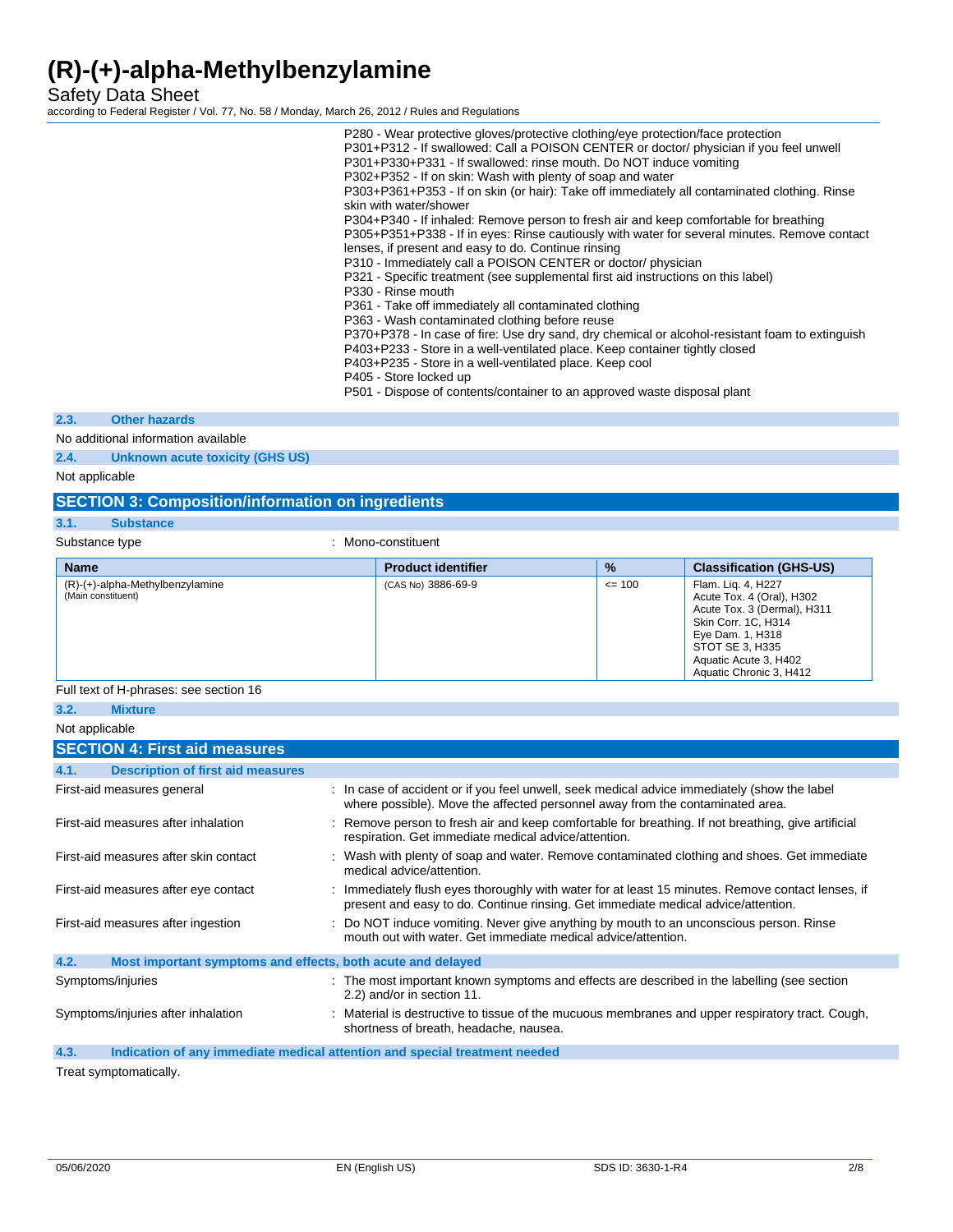Safety Data Sheet

according to Federal Register / Vol. 77, No. 58 / Monday, March 26, 2012 / Rules and Regulations

| <b>SECTION 5: Firefighting measures</b>                                                         |                                                                                                                                                                                                                                                         |  |  |
|-------------------------------------------------------------------------------------------------|---------------------------------------------------------------------------------------------------------------------------------------------------------------------------------------------------------------------------------------------------------|--|--|
| 5.1.<br><b>Extinguishing media</b>                                                              |                                                                                                                                                                                                                                                         |  |  |
| Suitable extinguishing media                                                                    | : Alcohol resistant foam. Carbon dioxide. Dry powder. Water spray. Use extinguishing media<br>appropriate for surrounding fire.                                                                                                                         |  |  |
| 5.2.<br>Special hazards arising from the substance or mixture                                   |                                                                                                                                                                                                                                                         |  |  |
| Fire hazard                                                                                     | : Thermal decomposition generates: Carbon oxides. Nitrogen oxides.                                                                                                                                                                                      |  |  |
| <b>Explosion hazard</b>                                                                         | Risk of explosion if heated under confinement. Use water spray or fog for cooling exposed<br>containers.                                                                                                                                                |  |  |
| 5.3.<br><b>Advice for firefighters</b>                                                          |                                                                                                                                                                                                                                                         |  |  |
| Firefighting instructions                                                                       | : In case of fire: Evacuate area. Fight fire remotely due to the risk of explosion.                                                                                                                                                                     |  |  |
| Protection during firefighting                                                                  | : Wear gas tight chemically protective clothing in combination with self contained breathing<br>apparatus. For further information refer to section 8: "Exposure controls/personal protection".                                                         |  |  |
| <b>SECTION 6: Accidental release measures</b>                                                   |                                                                                                                                                                                                                                                         |  |  |
| 6.1.<br>Personal precautions, protective equipment and emergency procedures                     |                                                                                                                                                                                                                                                         |  |  |
| General measures                                                                                | Evacuate unnecessary personnel. Ensure adequate air ventilation. Do not breathe gas, fumes,<br>vapor or spray.                                                                                                                                          |  |  |
| 6.1.1.<br>For non-emergency personnel                                                           |                                                                                                                                                                                                                                                         |  |  |
| Emergency procedures                                                                            | : Only qualified personnel equipped with suitable protective equipment may intervene.                                                                                                                                                                   |  |  |
| 6.1.2.<br>For emergency responders                                                              |                                                                                                                                                                                                                                                         |  |  |
| Protective equipment                                                                            | : Do not attempt to take action without suitable protective equipment. For further information<br>refer to section 8: "Exposure controls/personal protection".                                                                                          |  |  |
| Emergency procedures                                                                            | Gas/vapor heavier than air. May accumulate in confined spaces, particularly at or below ground<br>level.                                                                                                                                                |  |  |
| 6.2.<br><b>Environmental precautions</b>                                                        |                                                                                                                                                                                                                                                         |  |  |
| Avoid release to the environment. Notify authorities if product enters sewers or public waters. |                                                                                                                                                                                                                                                         |  |  |
| 6.3.<br>Methods and material for containment and cleaning up                                    |                                                                                                                                                                                                                                                         |  |  |
| For containment                                                                                 | Stop leak if safe to do so. Dike for recovery or absorb with appropriate material.                                                                                                                                                                      |  |  |
| Methods for cleaning up                                                                         | Take up large spills with pump or vacuum and finish with dry chemical absorbent. Use<br>explosion-proof equipment. Take up small spills with dry chemical absorbent. Sweep or shovel<br>spills into appropriate container for disposal. Ventilate area. |  |  |
| Other information                                                                               | : For disposal of solid materials or residues refer to section 13 : "Disposal considerations".                                                                                                                                                          |  |  |
| <b>Reference to other sections</b><br>6.4.                                                      |                                                                                                                                                                                                                                                         |  |  |
| No additional information available                                                             |                                                                                                                                                                                                                                                         |  |  |
| <b>SECTION 7: Handling and storage</b>                                                          |                                                                                                                                                                                                                                                         |  |  |
| 7.1.<br><b>Precautions for safe handling</b>                                                    |                                                                                                                                                                                                                                                         |  |  |
| Precautions for safe handling                                                                   | Do not handle until all safety precautions have been read and understood. Ensure good<br>ventilation of the work station. Do not breathe fumes, mist, spray, vapors. Wear personal<br>protective equipment. Avoid contact with skin and eyes.           |  |  |
| Hygiene measures                                                                                | : Handle in accordance with good industrial hygiene and safety procedures. Do not eat, drink or<br>smoke when using this product. Always wash hands after handling the product.                                                                         |  |  |
| Conditions for safe storage, including any incompatibilities<br>7.2.                            |                                                                                                                                                                                                                                                         |  |  |
| Technical measures                                                                              | : Comply with applicable regulations.                                                                                                                                                                                                                   |  |  |
| Storage conditions                                                                              | : Keep container closed when not in use. Keep contents under inert gas.                                                                                                                                                                                 |  |  |
| Incompatible materials                                                                          | : Refer to Section 10 on Incompatible Materials.                                                                                                                                                                                                        |  |  |
| Storage temperature                                                                             | $\therefore$ 2 - 8 °C Use explosion proof refrigerator                                                                                                                                                                                                  |  |  |
| : Store in dry, well-ventilated area.<br>Storage area                                           |                                                                                                                                                                                                                                                         |  |  |

### **SECTION 8: Exposure controls/personal protection**

## **8.1. Control parameters**

No additional information available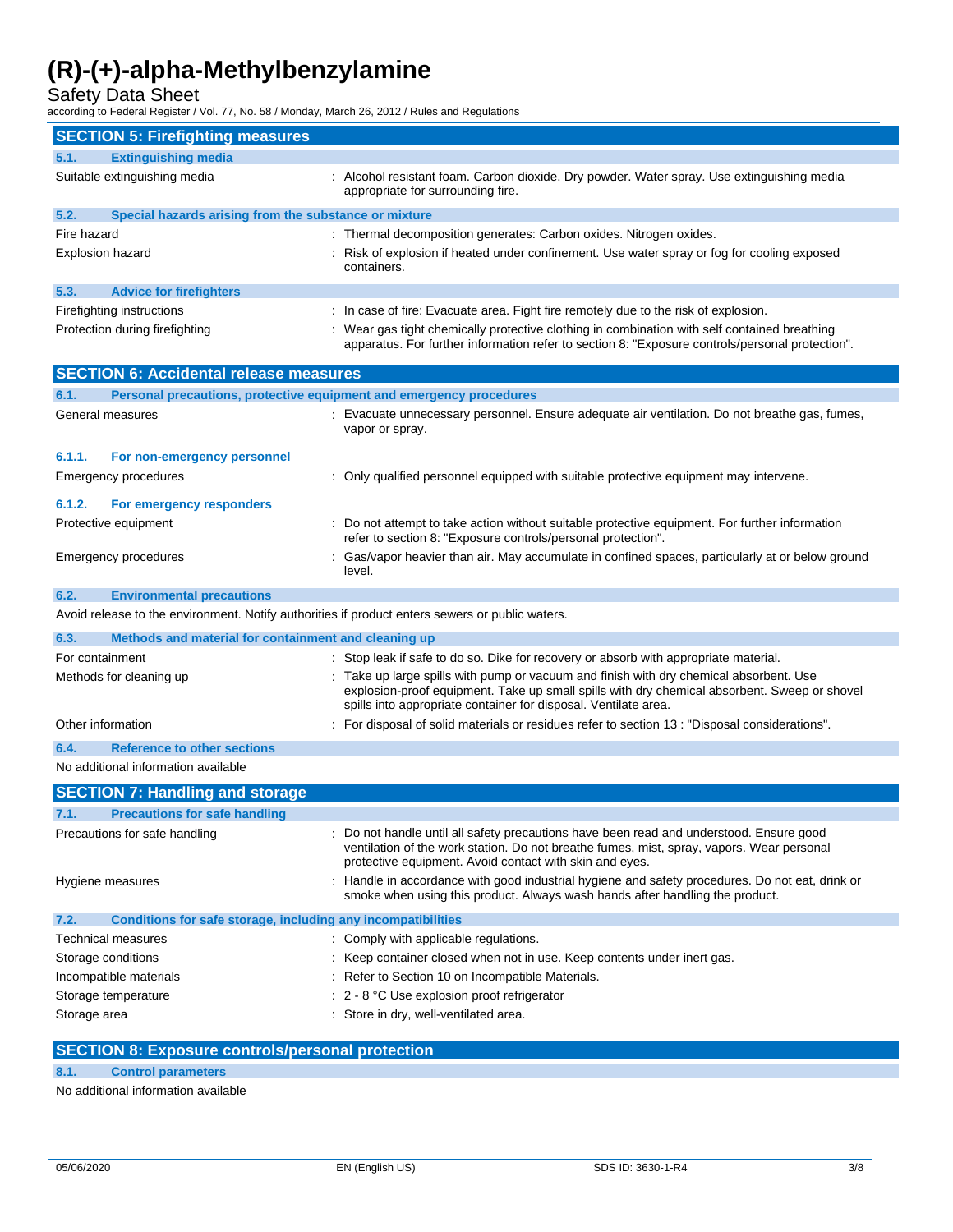Safety Data Sheet

according to Federal Register / Vol. 77, No. 58 / Monday, March 26, 2012 / Rules and Regulations

| 8.2.<br><b>Exposure controls</b> |                                                                                                                                                                            |
|----------------------------------|----------------------------------------------------------------------------------------------------------------------------------------------------------------------------|
| Appropriate engineering controls | : Ensure good ventilation of the work station. Emergency eye wash fountains and safety showers<br>should be available in the immediate vicinity of any potential exposure. |
| Hand protection                  | : Protective gloves. 29 CFR 1910.138: Hand Protection.                                                                                                                     |
| Eye protection                   | : Chemical goggles or safety glasses. Face shield. 29 CFR 1910.133: Eye and Face Protection.                                                                               |
| Skin and body protection         | : Wear suitable protective clothing.                                                                                                                                       |
| Respiratory protection           | : In case of inadequate ventilation wear respiratory protection. 29 CFR 1910.134: Respiratory<br>Protection.                                                               |
| Other information                | : Safety shoes. 29 CFR 1910.136: Foot Protection.                                                                                                                          |

| <b>SECTION 9: Physical and chemical properties</b>            |                          |  |  |
|---------------------------------------------------------------|--------------------------|--|--|
| Information on basic physical and chemical properties<br>9.1. |                          |  |  |
| Physical state                                                | : Liquid                 |  |  |
| Color                                                         | : No data available      |  |  |
| Odor                                                          | : No data available      |  |  |
| Odor threshold                                                | : No data available      |  |  |
| pH                                                            | : No data available      |  |  |
| Melting point                                                 | $: -10 °C$               |  |  |
| Freezing point                                                | : No data available      |  |  |
| Boiling point                                                 | : $187 - 189$ °C         |  |  |
| Flash point                                                   | : 70 °C                  |  |  |
| Relative evaporation rate (butyl acetate=1)                   | : No data available      |  |  |
| Flammability (solid, gas)                                     | : No data available      |  |  |
| <b>Explosion limits</b>                                       | : No data available      |  |  |
| <b>Explosive properties</b>                                   | : No data available      |  |  |
| Oxidizing properties                                          | No data available        |  |  |
| Vapor pressure                                                | : No data available      |  |  |
| Relative density                                              | : No data available      |  |  |
| Relative vapor density at 20 °C                               | : No data available      |  |  |
| Specific gravity / density                                    | : $0.952$ g/ml (@ 20 °C) |  |  |
| Molecular mass                                                | : 121.17 g/mol           |  |  |
| Solubility                                                    | : No data available      |  |  |
| Log Pow                                                       | : No data available      |  |  |
| Auto-ignition temperature                                     | : No data available      |  |  |
| Decomposition temperature                                     | : No data available      |  |  |
| Viscosity                                                     | : No data available      |  |  |
| Viscosity, kinematic                                          | No data available        |  |  |
| Viscosity, dynamic                                            | : No data available      |  |  |

**9.2. Other information**

Refractive index : 1.526 (@ 20 °C)

|                                                                                  | <b>SECTION 10: Stability and reactivity</b>                      |  |  |
|----------------------------------------------------------------------------------|------------------------------------------------------------------|--|--|
| 10.1.                                                                            | <b>Reactivity</b>                                                |  |  |
|                                                                                  | No additional information available                              |  |  |
| 10.2.                                                                            | <b>Chemical stability</b>                                        |  |  |
|                                                                                  | The product is stable at normal handling and storage conditions. |  |  |
| 10.3.                                                                            | <b>Possibility of hazardous reactions</b>                        |  |  |
|                                                                                  | No additional information available                              |  |  |
| 10.4.                                                                            | <b>Conditions to avoid</b>                                       |  |  |
|                                                                                  | Keep away from heat, sparks and flame.                           |  |  |
| 10.5.                                                                            | Incompatible materials                                           |  |  |
| Acids. Acid chlorides. Acid anhydrides. Carbon dioxide. Strong oxidizing agents. |                                                                  |  |  |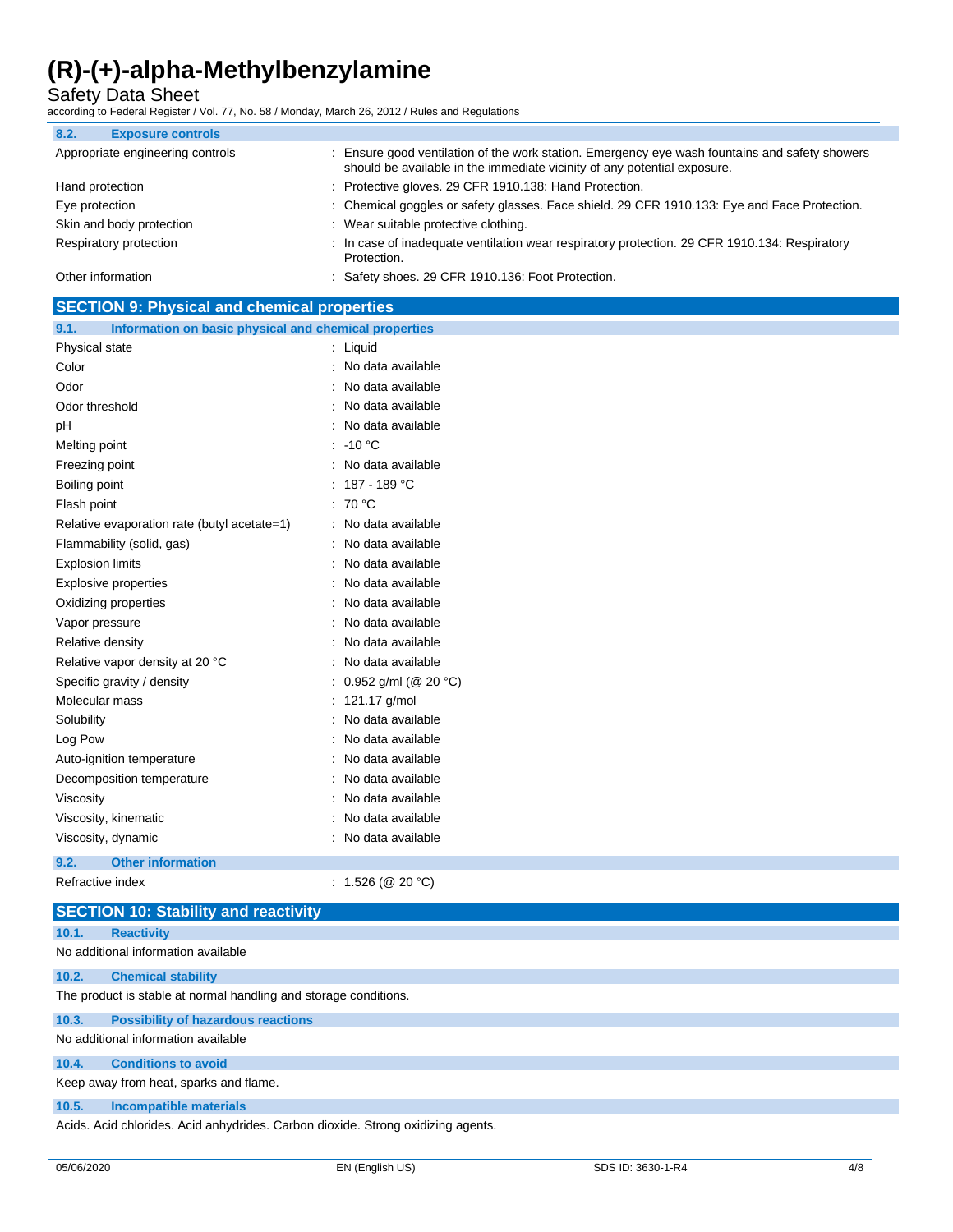Safety Data Sheet

according to Federal Register / Vol. 77, No. 58 / Monday, March 26, 2012 / Rules and Regulations

### **10.6. Hazardous decomposition products**

Under normal conditions of storage and use, hazardous decomposition products should not be produced. Hazardous decomposition products in case of fire, see Section 5.

## **SECTION 11: Toxicological information**

### **11.1. Information on toxicological effects**

Acute toxicity **in the state of the Contact With Skin.** Coral: Harmful if swallowed. Dermal: Toxic in contact with skin.

| $(R)-(+)$ -alpha-Methylbenzylamine (3886-69-9)        |                                                                                                                                          |  |
|-------------------------------------------------------|------------------------------------------------------------------------------------------------------------------------------------------|--|
| LD50 oral rat                                         | 950 mg/kg                                                                                                                                |  |
| LD50 dermal rabbit                                    | 780 mg/kg                                                                                                                                |  |
| ATE US (oral)                                         | 950.000 mg/kg body weight                                                                                                                |  |
| ATE US (dermal)                                       | 780.000 mg/kg body weight                                                                                                                |  |
| Skin corrosion/irritation                             | : Causes severe skin burns and eye damage.                                                                                               |  |
| Serious eye damage/irritation                         | : Causes serious eye damage.                                                                                                             |  |
| Respiratory or skin sensitization                     | : Not classified                                                                                                                         |  |
| Germ cell mutagenicity                                | : Not classified                                                                                                                         |  |
| Carcinogenicity                                       | : Not classified                                                                                                                         |  |
| Reproductive toxicity                                 | : Not classified                                                                                                                         |  |
| Specific target organ toxicity (single exposure)      | : May cause respiratory irritation.                                                                                                      |  |
| Specific target organ toxicity (repeated<br>exposure) | : Not classified                                                                                                                         |  |
| Aspiration hazard                                     | Not classified<br>۰.                                                                                                                     |  |
| Symptoms/injuries after inhalation                    | Material is destructive to tissue of the mucuous membranes and upper respiratory tract. Cough,<br>shortness of breath, headache, nausea. |  |

|       | <b>SECTION 12: Ecological information</b> |  |  |
|-------|-------------------------------------------|--|--|
| 12.1. | <b>Toxicity</b>                           |  |  |
|       | No additional information available       |  |  |
| 12.2. | <b>Persistence and degradability</b>      |  |  |
|       | No additional information available       |  |  |
| 12.3. | <b>Bioaccumulative potential</b>          |  |  |
|       | No additional information available       |  |  |
| 12.4. | <b>Mobility in soil</b>                   |  |  |
|       | No additional information available       |  |  |
| 12.5. | <b>Other adverse effects</b>              |  |  |
|       | No additional information available       |  |  |

| <b>SECTION 13: Disposal considerations</b> |                                                                                               |
|--------------------------------------------|-----------------------------------------------------------------------------------------------|
| <b>Waste treatment methods</b><br>13.1.    |                                                                                               |
| Waste treatment methods                    | : Remove to an authorized incinerator equipped with an afterburner and a flue gas scrubber.   |
| Waste disposal recommendations             | : Dispose of contents/container in accordance with licensed collector's sorting instructions. |
| Additional information                     | : Recycle the material as far as possible.                                                    |
| <b>SECTION 14: Transport information</b>   |                                                                                               |
| <b>Department of Transportation (DOT)</b>  |                                                                                               |
| In accordance with DOT                     |                                                                                               |
| Transport document description             |                                                                                               |
|                                            | : UN2922 Corrosive liquids, toxic, n.o.s., 8, II                                              |
| UN-No.(DOT)                                | : UN2922                                                                                      |

| Transport hazard class(es) (DOT) | $\therefore$ 8 - Class 8 - Corrosive material 49 CFR 173.136 |
|----------------------------------|--------------------------------------------------------------|
|----------------------------------|--------------------------------------------------------------|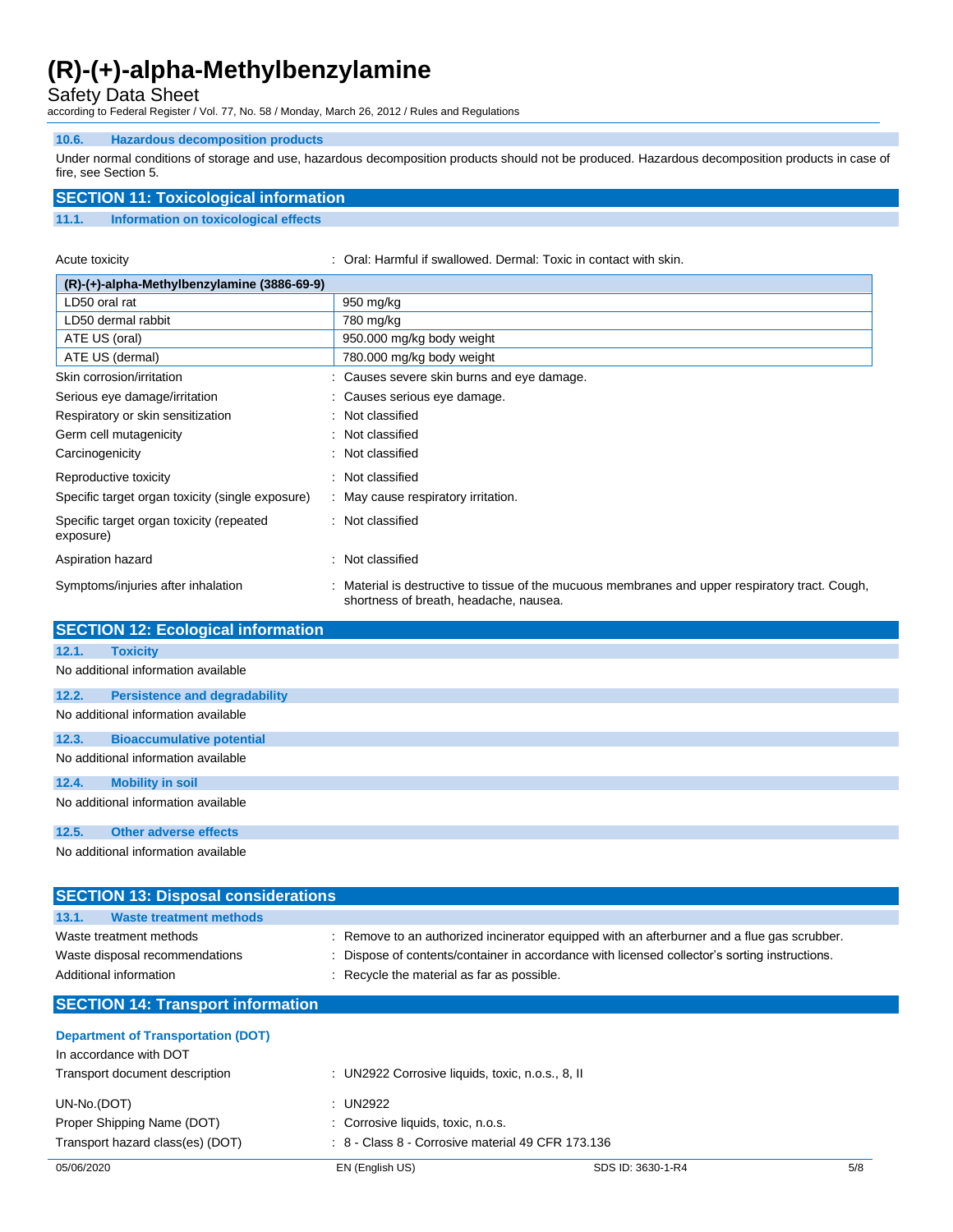Safety Data Sheet

according to Federal Register / Vol. 77, No. 58 / Monday, March 26, 2012 / Rules and Regulations

| Hazard labels (DOT)                                                       | : 8 - Corrosive<br>6.1 - Poison                                                                                                                                                                                                                                                                                                                                                                                                                                                                                                                                                                                                                                                                                                                                                                                                                                                                                                                                                                                                                                                                                                                                                                                                |
|---------------------------------------------------------------------------|--------------------------------------------------------------------------------------------------------------------------------------------------------------------------------------------------------------------------------------------------------------------------------------------------------------------------------------------------------------------------------------------------------------------------------------------------------------------------------------------------------------------------------------------------------------------------------------------------------------------------------------------------------------------------------------------------------------------------------------------------------------------------------------------------------------------------------------------------------------------------------------------------------------------------------------------------------------------------------------------------------------------------------------------------------------------------------------------------------------------------------------------------------------------------------------------------------------------------------|
|                                                                           |                                                                                                                                                                                                                                                                                                                                                                                                                                                                                                                                                                                                                                                                                                                                                                                                                                                                                                                                                                                                                                                                                                                                                                                                                                |
| Packing group (DOT)                                                       | : II - Medium Danger                                                                                                                                                                                                                                                                                                                                                                                                                                                                                                                                                                                                                                                                                                                                                                                                                                                                                                                                                                                                                                                                                                                                                                                                           |
| DOT Packaging Non Bulk (49 CFR 173.xxx)                                   | 202                                                                                                                                                                                                                                                                                                                                                                                                                                                                                                                                                                                                                                                                                                                                                                                                                                                                                                                                                                                                                                                                                                                                                                                                                            |
| DOT Packaging Bulk (49 CFR 173.xxx)                                       | : 243                                                                                                                                                                                                                                                                                                                                                                                                                                                                                                                                                                                                                                                                                                                                                                                                                                                                                                                                                                                                                                                                                                                                                                                                                          |
| DOT Symbols                                                               | : G - Identifies PSN requiring a technical name                                                                                                                                                                                                                                                                                                                                                                                                                                                                                                                                                                                                                                                                                                                                                                                                                                                                                                                                                                                                                                                                                                                                                                                |
| DOT Special Provisions (49 CFR 172.102)                                   | : B3 - MC 300, MC 301, MC 302, MC 303, MC 305, and MC 306 and DOT 406 cargo tanks and<br>DOT 57 portable tanks are not authorized.<br>IB2 - Authorized IBCs: Metal (31A, 31B and 31N); Rigid plastics (31H1 and 31H2); Composite<br>(31HZ1). Additional Requirement: Only liquids with a vapor pressure less than or equal to 110<br>kPa at 50 C (1.1 bar at 122 F), or 130 kPa at 55 C (1.3 bar at 131 F) are authorized.<br>T7 - 4 178.274(d)(2) Normal 178.275(d)(3)<br>TP2 - a. The maximum degree of filling must not exceed the degree of filling determined by the<br>following: (image) Where: tr is the maximum mean bulk temperature during transport, tf is the<br>temperature in degrees celsius of the liquid during filling, and a is the mean coefficient of<br>cubical expansion of the liquid between the mean temperature of the liquid during filling (tf) and<br>the maximum mean bulk temperature during transportation (tr) both in degrees celsius. b. For<br>liquids transported under ambient conditions may be calculated using the formula: (image)<br>Where: d15 and d50 are the densities (in units of mass per unit volume) of the liquid at 15 C<br>$(59 F)$ and 50 C $(122 F)$ , respectively. |
| DOT Packaging Exceptions (49 CFR 173.xxx)                                 | : 154                                                                                                                                                                                                                                                                                                                                                                                                                                                                                                                                                                                                                                                                                                                                                                                                                                                                                                                                                                                                                                                                                                                                                                                                                          |
| DOT Quantity Limitations Passenger aircraft/rail : 1 L<br>(49 CFR 173.27) |                                                                                                                                                                                                                                                                                                                                                                                                                                                                                                                                                                                                                                                                                                                                                                                                                                                                                                                                                                                                                                                                                                                                                                                                                                |
| DOT Quantity Limitations Cargo aircraft only (49 : 30 L<br>CFR 175.75)    |                                                                                                                                                                                                                                                                                                                                                                                                                                                                                                                                                                                                                                                                                                                                                                                                                                                                                                                                                                                                                                                                                                                                                                                                                                |
| DOT Vessel Stowage Location                                               | : B - (i) The material may be stowed "on deck" or "under deck" on a cargo vessel and on a<br>passenger vessel carrying a number of passengers limited to not more than the larger of 25<br>passengers, or one passenger per each 3 m of overall vessel length; and (ii) "On deck only" on<br>passenger vessels in which the number of passengers specified in paragraph (k)(2)(i) of this<br>section is exceeded.                                                                                                                                                                                                                                                                                                                                                                                                                                                                                                                                                                                                                                                                                                                                                                                                              |
| DOT Vessel Stowage Other                                                  | : 40 - Stow "clear of living quarters"                                                                                                                                                                                                                                                                                                                                                                                                                                                                                                                                                                                                                                                                                                                                                                                                                                                                                                                                                                                                                                                                                                                                                                                         |
| Other information                                                         | : No supplementary information available.                                                                                                                                                                                                                                                                                                                                                                                                                                                                                                                                                                                                                                                                                                                                                                                                                                                                                                                                                                                                                                                                                                                                                                                      |
| <b>TDG</b>                                                                |                                                                                                                                                                                                                                                                                                                                                                                                                                                                                                                                                                                                                                                                                                                                                                                                                                                                                                                                                                                                                                                                                                                                                                                                                                |
| No additional information available                                       |                                                                                                                                                                                                                                                                                                                                                                                                                                                                                                                                                                                                                                                                                                                                                                                                                                                                                                                                                                                                                                                                                                                                                                                                                                |
| <b>Transport by sea</b>                                                   |                                                                                                                                                                                                                                                                                                                                                                                                                                                                                                                                                                                                                                                                                                                                                                                                                                                                                                                                                                                                                                                                                                                                                                                                                                |
| UN-No. (IMDG)                                                             | : 2922                                                                                                                                                                                                                                                                                                                                                                                                                                                                                                                                                                                                                                                                                                                                                                                                                                                                                                                                                                                                                                                                                                                                                                                                                         |
| Proper Shipping Name (IMDG)                                               | CORROSIVE LIQUID, TOXIC, N.O.S.                                                                                                                                                                                                                                                                                                                                                                                                                                                                                                                                                                                                                                                                                                                                                                                                                                                                                                                                                                                                                                                                                                                                                                                                |
| Class (IMDG)                                                              | 8 - Corrosive substances                                                                                                                                                                                                                                                                                                                                                                                                                                                                                                                                                                                                                                                                                                                                                                                                                                                                                                                                                                                                                                                                                                                                                                                                       |
| Packing group (IMDG)                                                      | : II - substances presenting medium danger                                                                                                                                                                                                                                                                                                                                                                                                                                                                                                                                                                                                                                                                                                                                                                                                                                                                                                                                                                                                                                                                                                                                                                                     |
| <b>Air transport</b>                                                      |                                                                                                                                                                                                                                                                                                                                                                                                                                                                                                                                                                                                                                                                                                                                                                                                                                                                                                                                                                                                                                                                                                                                                                                                                                |
| UN-No. (IATA)                                                             | : 2922                                                                                                                                                                                                                                                                                                                                                                                                                                                                                                                                                                                                                                                                                                                                                                                                                                                                                                                                                                                                                                                                                                                                                                                                                         |
| Proper Shipping Name (IATA)                                               | Corrosive liquid, toxic, n.o.s.                                                                                                                                                                                                                                                                                                                                                                                                                                                                                                                                                                                                                                                                                                                                                                                                                                                                                                                                                                                                                                                                                                                                                                                                |
| Class (IATA)                                                              | 8 - Corrosives                                                                                                                                                                                                                                                                                                                                                                                                                                                                                                                                                                                                                                                                                                                                                                                                                                                                                                                                                                                                                                                                                                                                                                                                                 |
| Packing group (IATA)                                                      | : II - Medium Danger                                                                                                                                                                                                                                                                                                                                                                                                                                                                                                                                                                                                                                                                                                                                                                                                                                                                                                                                                                                                                                                                                                                                                                                                           |
| <b>SECTION 15: Regulatory information</b>                                 |                                                                                                                                                                                                                                                                                                                                                                                                                                                                                                                                                                                                                                                                                                                                                                                                                                                                                                                                                                                                                                                                                                                                                                                                                                |
| 15.1. US Federal regulations                                              |                                                                                                                                                                                                                                                                                                                                                                                                                                                                                                                                                                                                                                                                                                                                                                                                                                                                                                                                                                                                                                                                                                                                                                                                                                |

| $(R)-(+)$ -alpha-Methylbenzylamine (3886-69-9)                            |
|---------------------------------------------------------------------------|
| Listed on the United States TSCA (Toxic Substances Control Act) inventory |

All components of this product are listed, or excluded from listing, on the United States Environmental Protection Agency Toxic Substances Control Act (TSCA) inventory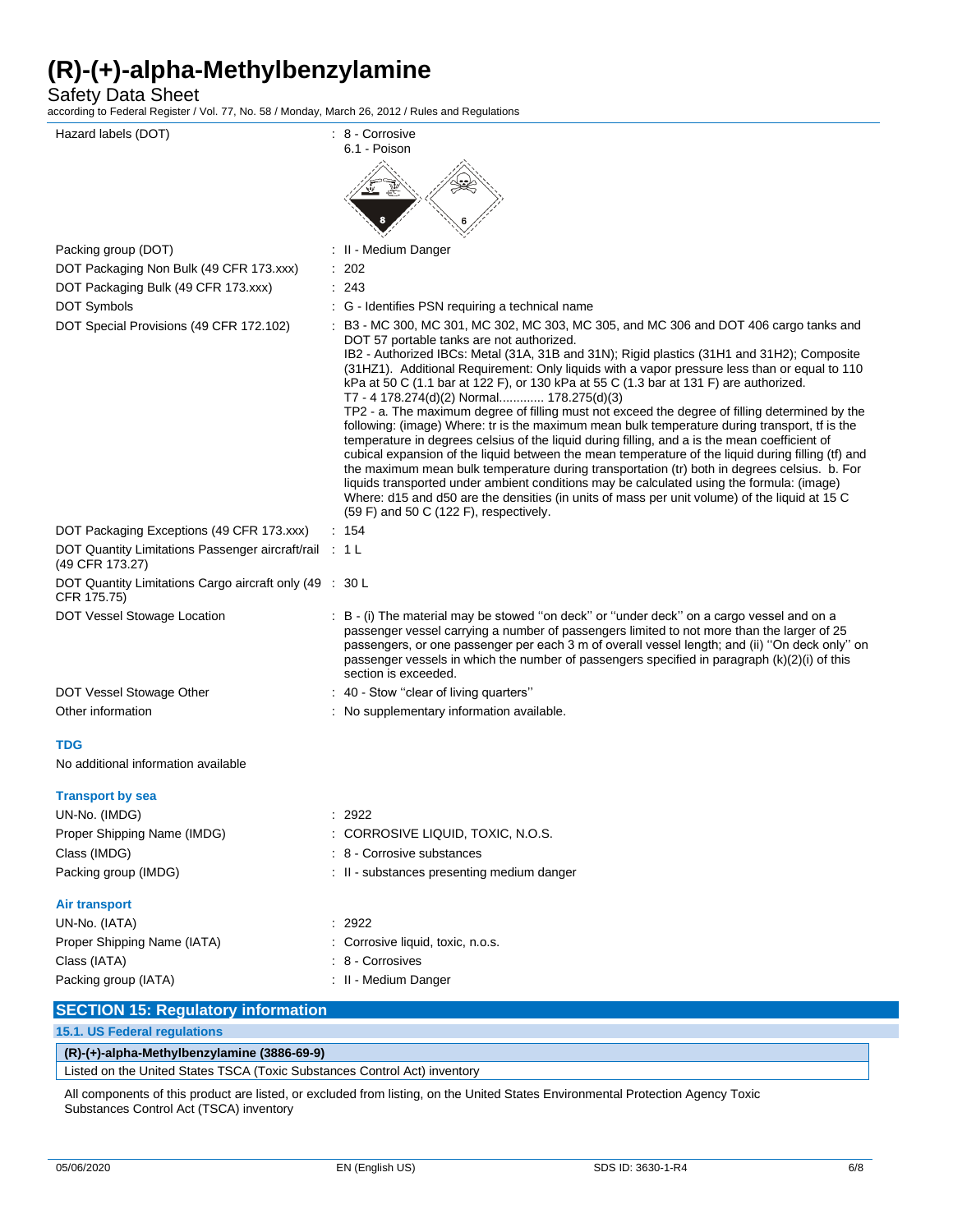Safety Data Sheet

according to Federal Register / Vol. 77, No. 58 / Monday, March 26, 2012 / Rules and Regulations

This product or mixture does not contain a toxic chemical or chemicals in excess of the applicable de minimis concentration as specified in 40 CFR §372.38(a) subject to the reporting requirements of section 313 of Title III of the Superfund Amendments and Reauthorization Act of 1986 and 40 CFR Part 372.

#### **15.2. International regulations**

#### **CANADA**

### **(R)-(+)-alpha-Methylbenzylamine (3886-69-9)**

Listed on the Canadian NDSL (Non-Domestic Substances List)

#### **EU-Regulations**

No additional information available

#### **National regulations**

#### **(R)-(+)-alpha-Methylbenzylamine (3886-69-9)**

Listed on the AICS (Australian Inventory of Chemical Substances)

Listed on IECSC (Inventory of Existing Chemical Substances Produced or Imported in China)

Listed on the Japanese ENCS (Existing & New Chemical Substances) inventory

Listed on the Japanese ISHL (Industrial Safety and Health Law)

Listed on the Korean ECL (Existing Chemicals List)

Listed on NZIoC (New Zealand Inventory of Chemicals)

Listed on PICCS (Philippines Inventory of Chemicals and Chemical Substances)

Listed on the TCSI (Taiwan Chemical Substance Inventory)

#### **15.3. US State regulations**

California Proposition 65 - This product does not contain any substances known to the state of California to cause cancer and/or reproductive harm

### **SECTION 16: Other information**

#### Full text of H-phrases:

| Acute Tox. 3 (Dermal) | Acute toxicity (dermal) Category 3                               |
|-----------------------|------------------------------------------------------------------|
| Acute Tox. 4 (Oral)   | Acute toxicity (oral) Category 4                                 |
| Aquatic Acute 3       | Hazardous to the aquatic environment - Acute Hazard Category 3   |
| Aquatic Chronic 3     | Hazardous to the aquatic environment - Chronic Hazard Category 3 |
| Eye Dam. 1            | Serious eye damage/eye irritation Category 1                     |
| Flam. Lig. 4          | Flammable liquids Category 4                                     |
| Skin Corr. 1C         | Skin corrosion/irritation Category 1C                            |
| STOT SE 3             | Specific target organ toxicity (single exposure) Category 3      |
| H <sub>227</sub>      | Combustible liquid                                               |
| H302                  | Harmful if swallowed                                             |
| H311                  | Toxic in contact with skin                                       |
| H314                  | Causes severe skin burns and eye damage                          |
| H318                  | Causes serious eye damage                                        |
| H335                  | May cause respiratory irritation                                 |
| H402                  | Harmful to aquatic life                                          |
| H412                  | Harmful to aquatic life with long lasting effects                |

### NFPA health hazard **interval in the state of the state of continued exposure could cause temporary**  $\cdot$ incapacitation or possible residual injury unless prompt medical attention is given.

- NFPA fire hazard **interest and the moderately heated or exposed to relatively high** NFPA fire temperature before ignition can occur.
- NFPA reactivity **interest and the COV** interest 1 Normally stable, but can become unstable at elevated temperatures and pressures or may react with water with some release of energy, but not violently.